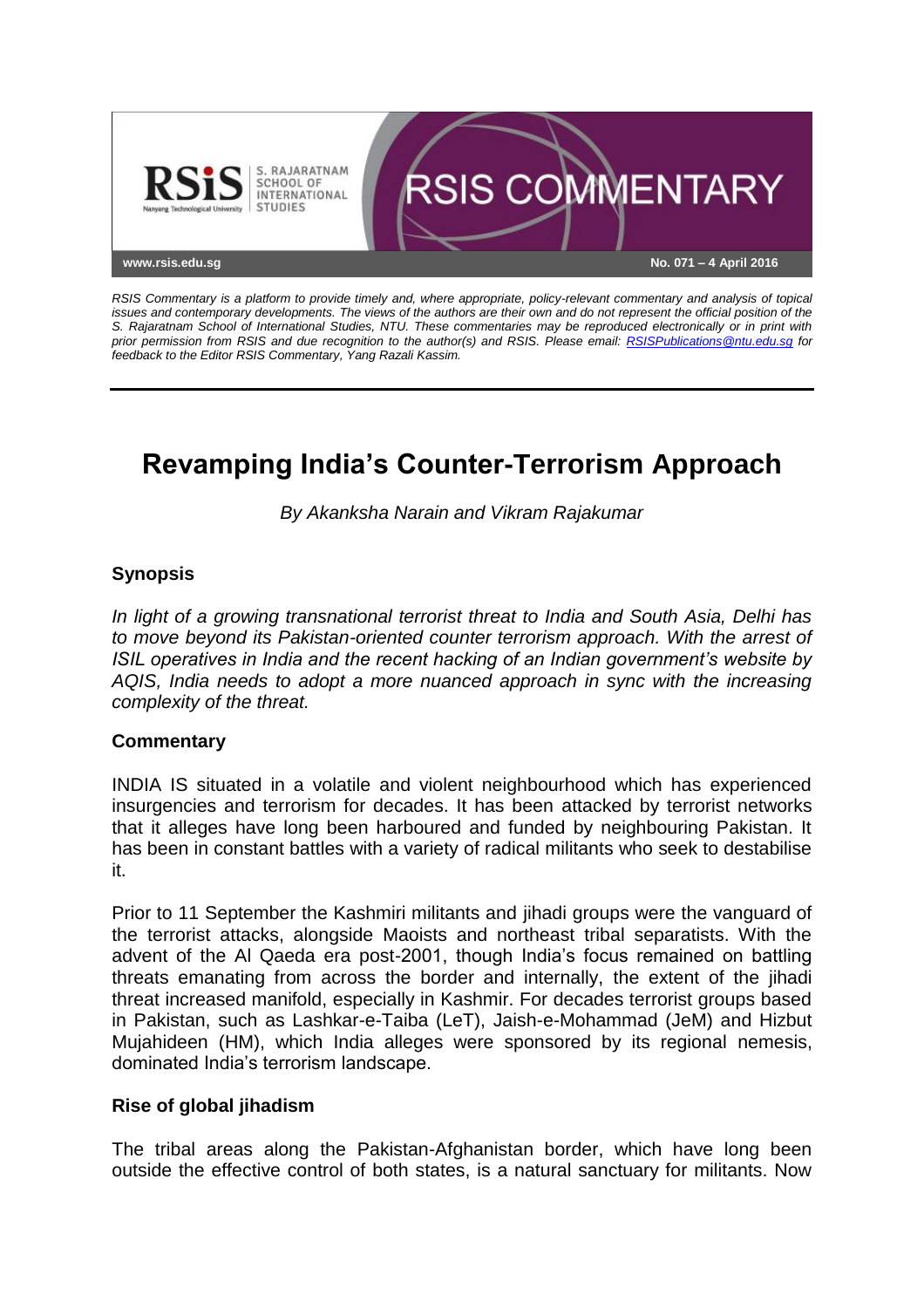with ISIS, also known as ISIL (Islamic State in Iraq and Levant) in the picture, India has become a target of global jihadists in the region.

With the rise of the ISIL and its play of the Islamic symbols of the *Caliphate*, *Ummah* and *Hijra*, new Indian youth constituencies have now shown a greater disposition to align themselves with global jihadism.

Pertinently, youths from the southern parts of the country, a region that traditionally has not seen serious penetration of global jihadism, are aligning with ISIL's ideology. About 32 individuals from South India have been arrested by the authorities for being involved with ISIL. And numerous others have been rumoured to have travelled to Syria to fight in the on-going civil war there.

The internet has played an instrumental role in connecting the Indian youths to a global community of Islamist terrorists. It has proven to be much more potent than off-line jihadi recruiters of the past. Given the spike in the number of youths radicalised in the past year, it is clear that ISIL's propaganda content and approach is more appealing and meaningful than Al Qaeda's amongst constituencies that were previously unaffected.

Notwithstanding, AQ has not lost its regional salience as evidenced by its creation of the Al Qaeda in the Indian Subcontinent (AQIS), with an Indian Muslim, Maulana Asim Umar, as its emir. Though AQIS has not mounted any terrorist attacks, it had hacked the Indian railways website, leaving a message of call to join jihad and is attempting to build a strong network of terrorist groups throughout the subcontinent.

## **Moving Away from Pakistan-centric Approach**

Despite the evolving threat of jihadi terrorism in the world, with the onslaught of terror groups like ISIL and the phenomenon of 'Lone Wolf' attacks, the Indian authorities are still approaching the threat in the traditional way. Even though, as India alleges, Pakistan has played a role in financing, arming and harbouring terrorist and insurgent groups against India, and its association with JeM, LeT and HM, India is holding back in formulating its counter-terrorism strategy against the changing terror landscape, including ISIL's global campaign and penetration into India.

Indian authorities have not gone beyond blaming Pakistan for attacks targeting military or police establishments, such as the Pathankot airbase, or civilian targets as in the case of the Mumbai and Hyderabad attacks. This, of course, does not mean that terrorism emanating from India's western borders has diminished. It behooves the Indian authorities to adopt a new strategy at a time when a number of terrorist groups in South Asia have splintered and are no longer under the absolute control of Pakistan.

This makes further sense when Pakistan uses the phrase "Good Taliban, Bad Taliban", hinting that many of the terrorist attacks may not have the sanction of the Pakistani establishment. Nor might the state have the capacity to rein in terrorist groups, given the splintering and attacks such as those in Peshawar.

Secondly, the new attraction of global jihadism in South India as evidenced by the